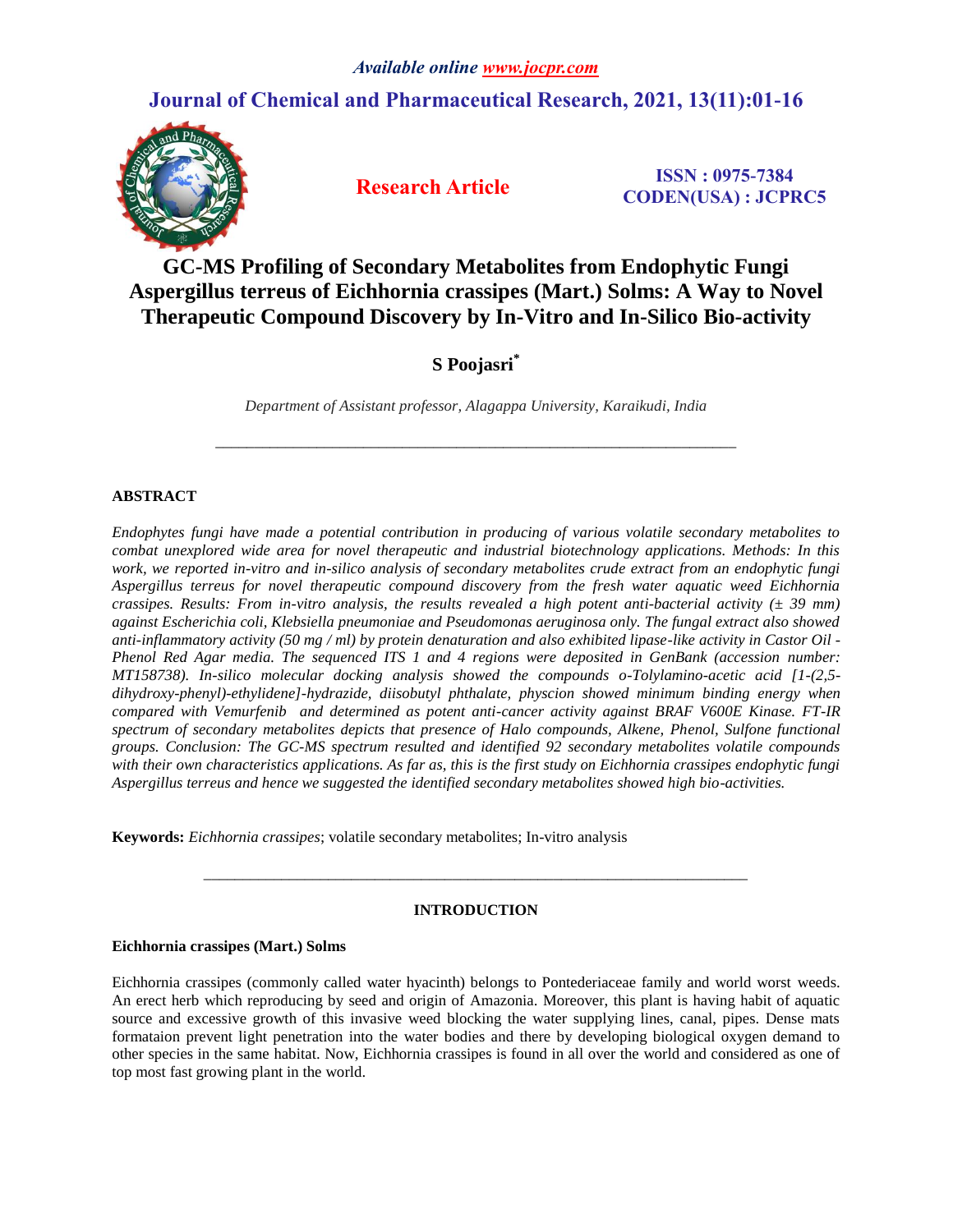# **Endophytic Fungi Secondary Metabolites Uses**

Endophytic fungi are excellent natural resources, living in many plants and they can be obligate or facultative without causes no damage or infection to the host plant organism. Their interactions with their plant physiological system develop mutualism and antagonism [1]. Endophytes are reported to produce wide range of secondary metabolites in a plant that have habitat and reservoir of therapeutic compounds for many diseases. These secondary metabolites were classified into many phytocompounds includes alkaloids, pyranose, flavonoids, phenol compounds, Phyto steroids, terpenoids and so on. The production of secondary metabolites from endophytes, has been associated with host microorganism's evolution by incorporating their nucleic acids and making adapt to the host plant system and performed various antagonistic activities such as insect, plant pathogen inhibition and grazing of animals. Hence, the endophytic fungi can also act as latent pathogens in host plant to protect it against harmful pathogens. The major focus of this work to isolate, production, extraction of secondary metabolites using endophytic fungi of Eichhornia crassipes to explore novel therapeutic volatile compound identification [2].

 $\mathcal{L}_\mathcal{L} = \mathcal{L}_\mathcal{L}$ 

# **Protein Kinase as Targeted Protein**

There are 538 protein kinases are encoded in human genome and many of are associated with human cancer. Kinase proteins plays an essential function in cellular growth and metabolic pathway activation. In most type of cancers, the kinases are the proteins which are commonly dysregulated in abnormal cellular functions. Dysregulated, overexpressed, or mutated protein kinases are identified in many cancers, and they are considered as drug targets for the development of new antineoplastic drugs. Kinases are belonging to a large group of enzymes that involved in catalysing of phosphate group from Adenosine Triphosphate (ATP) to substrates molecules including proteintyrosine kinases, the serine-threonine specific kinases), lipids such as (phosphatidylinositol kinases, sphingosine kinases), carbohydrates, DNA and RNA. Phosphorylation modulates its substrate activity and interaction with other molecules resulted in different physiological and biological responses. It is demonstrated that 50% of all proteins are constantly involved in reversible phosphorylation and dephosphorylation to either cellular metabolic pathway activation or deactivation including proliferation, cellular growth, apoptotic pathway, and signal transduction pathways [3].

#### **Braf Inhibitor- Vemurfenib**

Vemurfenib is selective inhibitor of mutated BRAF V600E codon crucial for RAS/RAF/MEK/ERK mitogenactivated protein kinase (MAPK) signalling pathway activation in metastatic melanoma. In clinical trial, vemurfenib overcome dacarbazine inhibition effect (first line treatment in melanoma). Current clinical trials in melanoma treatment involve combinatorial drug therapy method of using vemurfenib with immunomodulatory candidates (ipilimumab) and MAP Kinase inhibitors (GDC-0973) to combat the disease aggressive state.

#### **MATERIALS AND METHODS**

#### **Samples Collection**

The healthy whole plants of Eichhornia crassipes (common water hyacinth) was collected at Pozhichaloor location in Chennai, Tamil Nadu, India in the month of August, September 2019. The plant samples were taken in a clean plastic container. The collected samples are transferred to the laboratory within 2 hours.

# **Endophytic Fungi Isolation**

The collected plant sample was washed thoroughly with tap water to detach the attached epiphytes from the plant parts Initially the sample was cut into 1 - 2 cm pieces and washed with distilled water for 2 minutes to remove the unwanted contaminants. The distilled washed plant samples are washed with 70 % ethanol for about a minute [4]. Followed by ethanol treatment, the plant samples are washed with 3% Sodium hypochlorite for about 4 minutes. After the treatments, the plant samples were subjected to a wash with 70% ethanol for 30 - 60 seconds. Then the sample was washed with autoclaved demineralised water for about 1 minute to remove the surface sterilized solvents trace and dried under a laminar air flow chamber. The surface sterilized samples are aseptically transferred to freshly prepared PDA culture media. Addition of Chloramphenicol (50 mg / mL) in PDA plate to suppress the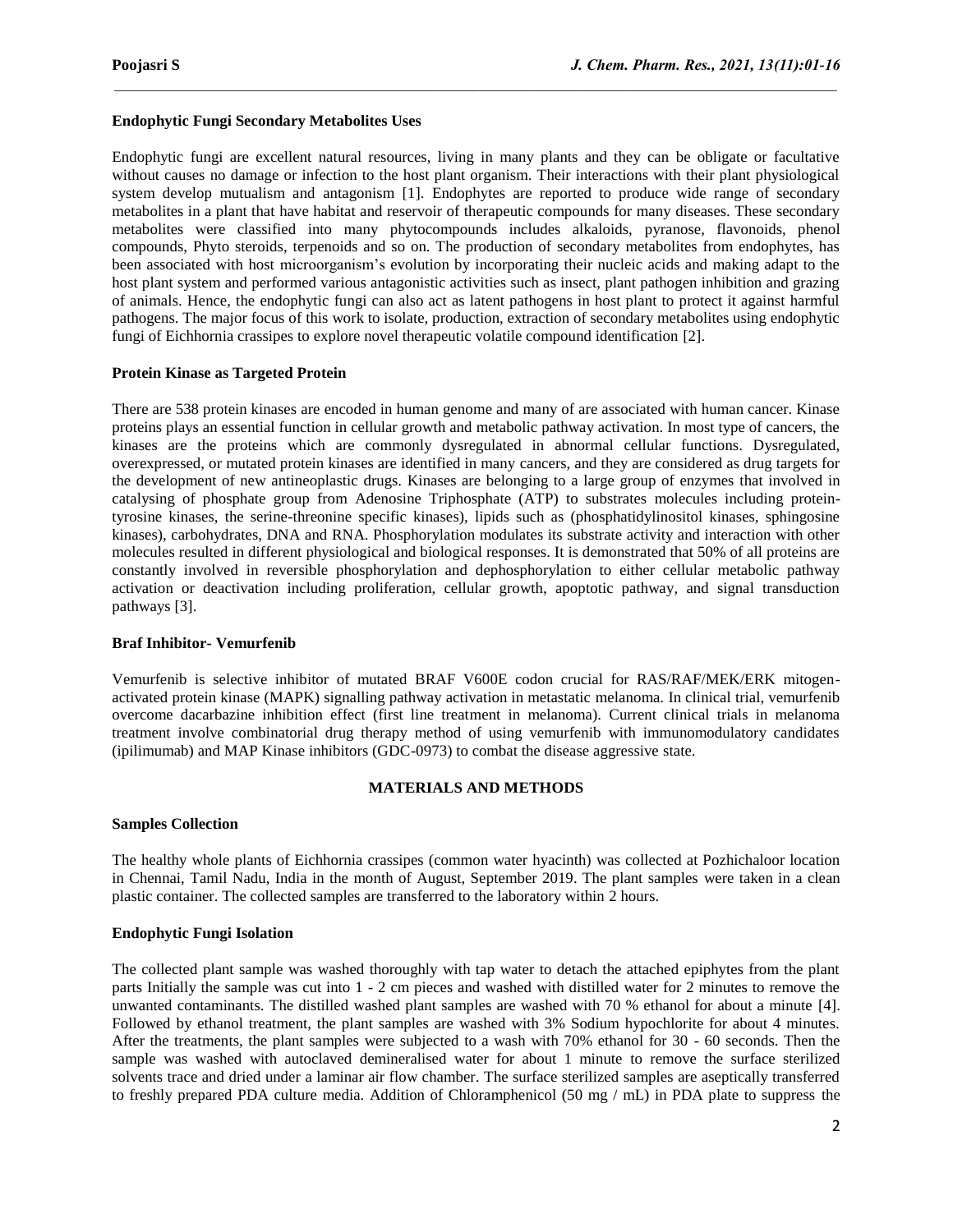bacterial growth. The last washed water 80 micro litre (µl) was spread on PDA plates separately by spread plate technique. Then incubate the plates at room temperature for 4 to 5 days for endophytic fungi to validate growth and it is considered as the control sample. The isolated strain was sub-cultured in PDA slants and were preserved with glycerol and stored in - 20℃ for future usage.

 $\mathcal{L}_\mathcal{L} = \mathcal{L}_\mathcal{L}$ 

# **Colony Morphology and Microscopic Identification**

LPCB stained prepared sample slides were subjected to microscopic examination in 40X magnification to detailed view of fungal cells structure.

# **Phyto-Compounds Extraction for Marker Compound Prediction by TLC**

By following the maceration extraction method, 5 grams of grounded plant parts leaves, stem and root were firstly immersed in 50 mL of ethyl acetate in room condition. The crude extracts were obtained by filtration and the remaining dried residual parts were again immersed in 50 mL. The ethyl acetate and carbinol filtrates were air dried under room temperature. The recovered solid crude extracts were properly labeled and stored at 4℃ until further analytical use.

# **Small Scale Production of Secondary Metabolites**

The isolated endophyte EFSP909 from Eichhornia crassipes were inoculated in 400 mL of PDA culture broth. The inoculated culture broth was incubated at room temperature for an interval periods of about 25 days under a static conditions and TLC were checked at intermittent day of incubation period. After the 25 days of liquid fermentation process, the broth culture was subjected to filtration process using an autoclaved four layered cheese cloth to separate the secondary metabolites from broth filtrate. To the broth filtrate, an equal volume of ethyl acetate was used.

# **Extraction of Secondary Metabolites**

The added ethyl acetate broth filtrate was allowed to stand for few for extraction of secondary metabolites. Then upper organic phase containing secondary metabolites were separated by using separating funnel with vigorous shaking. Finally, the separated organic phase was evaporated under room temperature to yield secondary metabolites crude extract. The dried crude extract was weighed, labeled and stored at -20 ℃ until further use. For further investigation studies the dried crude extracts were dissolved in DMSO solvent to reach 50 mg/mL concentration.

# **TLC Fractionation Profiling of of Plant Extracts and Broth Secondary Metabolites Crude Extracts**

The DMSO dissolved EFSP909 crude extract and plant crude extracts were separated by thin layer chromatography to identify the number of compounds presence. 5 - 10 µL of crude extracts was spotted in TLC plate (Merck TLC plate, Silica gel 60 F254). The crude extract loaded plates were analyzed by running using two different solvent system of Chloroform: Carbinol (4:1) and Dicloromethane: Carbinol (9:1), Hexane: Ethyl Acetate (8.5 : 1.5). After compounds were separated, the TLC plates were visualized under UV Illuminator (Deep Vision - UV inspection cabinet) at 365 nm. The solvent system Chloroform: Carbinol was chosen as an ideal mobile phase for isolate (EFSP909) crude extract and Hexane: Ethyl Acetate for plant crude extracts based on compound separation efficiency.

# **Anti-Bacterial Activity**

The DMSO dissolved crude extract (EFSP909) was tested in clinical isolates of Escherichia coli, Pseudomonas aeruginosa, Klebsiella pneumoniae, Staphylococcus aureus collected from "The King Institute of Preventive Medicine and Research", Guindy, Chennai, Tamil Nadu 600032. To study anti-bacterial activity of crude extract agar well diffusion method was followed. For the lowering high cell density, 24 hours cultures was inoculated in a freshly prepared broth to prepare 3 hours inoculum cultures. The prepared bacterial cultures were spread on Muller Hinton Agar (MHA) using sterile wooden swabs. After that, different volumes (50 µL and 70 µL) of crude extract (50 mg/ ml) were loaded into a impregnated 6 mm sized wells on the plate with a positive control of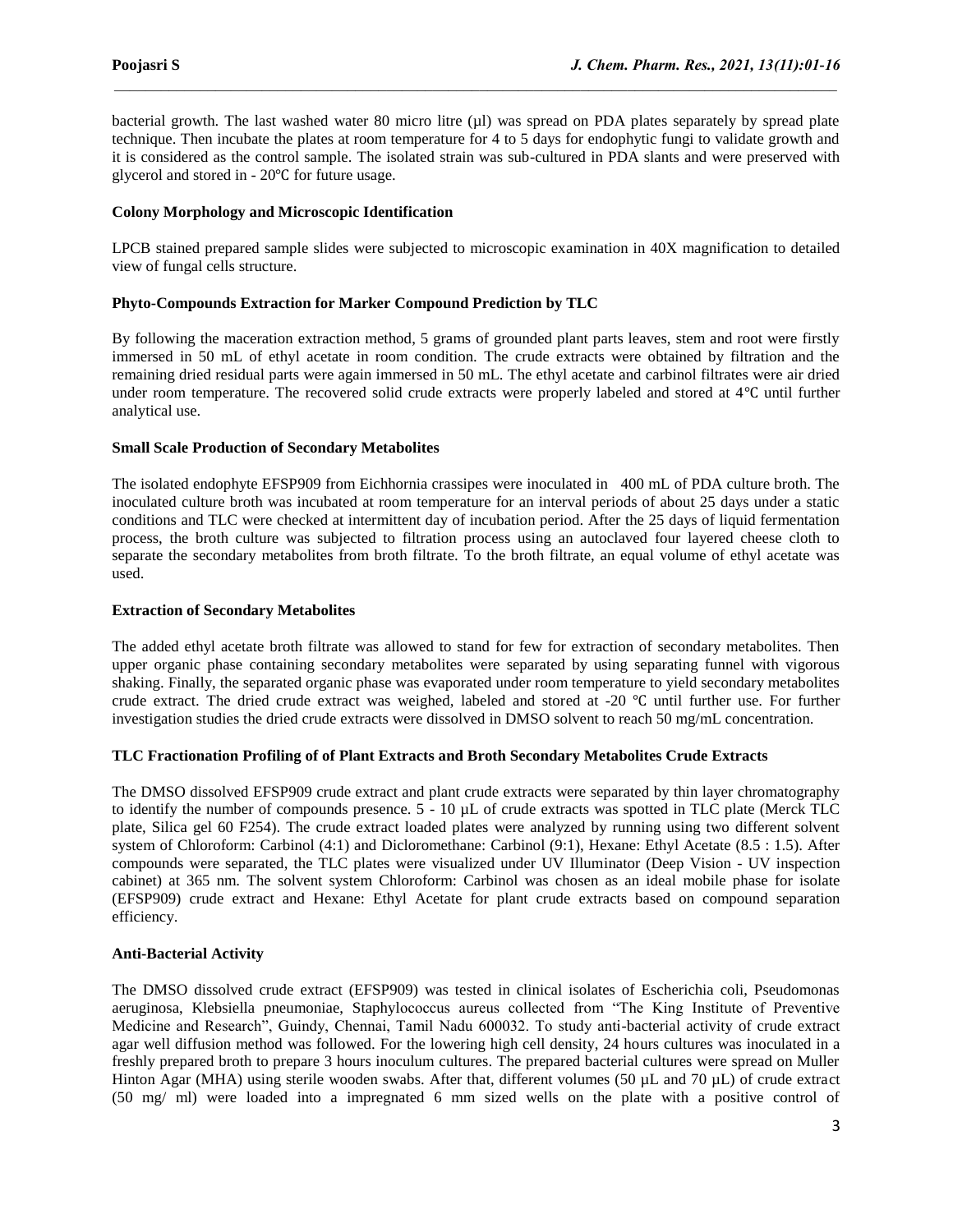Chloramphenicol and Ampicillin (50mg/mL in DMSO). After incubation, the plates were observed for Zone of Inhibition (ZOI) in mm.

 $\mathcal{L}_\mathcal{L} = \mathcal{L}_\mathcal{L}$ 

# **Minimum Inhibitory Concentration Determination**

The minimum and maximum inhibitory concentration of crude extracts were determined by broth dilution method. Different concentration of crude extracts (50, 25, 12.5 and 6.25 mg/mL) respectively were added into nutrient broth of freshly inoculated overnight bacterial cultures prepared in a test tube. Whereas the nutrient broth without crude extracts were considered as negative control and with Chloramphenicol as reference control. All the test tubes were incubated for 24 hours in incubator. After 24 hours of incubation, the nutrient broths were examined for growth inhibition percentage by analyzed using UV spectrophotometer (Hitachi UH5300) at 600 nm. The bacterial growth inhibition percentage was identified by the below equation:

# **Lipase-Like Activity**

The lipase-like activity of crude extracts was studied by using phenol red indicator. Initially Castor Oil - Phenol Red Agar plate composition of 0.01 % phenol red, 0.1 % of castor oil, 0.1 % of Calcium Chloride, 2 % of agar agar powder was prepared with pH of 7.3 to 7.4 and sterilized. After then 6mm sized well was cut into a prepared plate and 100 µL of crude extract was loaded into the well and incubated for 24 hours in incubator. Positive results observed by a yellow colour zone formation around the well confirmed the presence of lipase-like activity in crude extract.

# **Anti-inflammatory activity**

The anti-inflammatory activity was determined by Bovine Serum Albumin (BSA) protein anti-denaturation activity by followed [31]. The reaction mixture of 5mL contains 0.2 mL of 1 % of BSA, 4.78 mL of Phosphate Buffer Saline (PBS) at pH 6.4 and 0.02 mL of crude extracts. The reaction mixture was then mixed gently and incubate it for 37 ℃ for 15 minutes. After incubation, reaction mixture was heated at 90 ℃ for 5 minutes. Finally reaction mixture analyzed by UV spectrophotometer (Hitachi UH5300) at 600 nm after cooling. PBS (pH 6.4) was considered as control and distilled water as blank. For positive control or standard, Diclofenac sodium drug (5mg/mL) was used. The percentage of inhibition of protein denaturation is calculated by the below formula [5]

#### **Fourier Transform Infrared (FTIR ) Analysis**

The general working condition of FT-IR spectroscopy is relies on the absorption of vibrating chemical bonds in sample at certain specific frequencies indicated by infrared ray spectrum. The amount of radiation observed by the sample was converted into vibrational energy by molecules presence in a sample. After then, the FTIR detector detect the resulted spectrum of 400 cm-1 to 4000 cm-1 regions. In this study, we used FTIR analysis for the identification of chemical compounds presence in crude extract (EFSP909) of secondary metabolites. A common alkali halide potassium bromide (KBr) is used pellet method. Approximately 100 µL of crude extract were completely mixed with 150 to 250 mg of KBr powder and pulverize into 200 mesh maximum. Then the sample-KBr mixture was placed in pellet forming die for few minutes. 8 tons force is exerted on the sample-KBr mixture under a vacuum of several mm (Hg) to form transparent pellet formation for few minutes. Before measurement, KBr pellet with no sample were measured to avoid infrared light scattering loss. The prepared sample-KBr mixture pellet of endophytic fungal crude extract EFSP909 was placed in sample chamber of FTIR spectroscope (Shimadzu - QP2010 PLUS, Japan) for 50 scans.

# **Gas Chromatography - Mass Spectrometer (GC - MS) Analysis**

Gas Chromatography Program set up: Column Oven temperature (50.0 ℃), Injection Temperature (280.0 ℃), Injection Mode (split), Flow Control Mode (Pressure), Split ratio (5.0). (2) Mass Spectrophotometer Program Set up: Start time (3 min), end time (39 min), ACQ mode (Scan), Event time (30 sec), Scan speed (3333), Start m/z (50.00), End m/z (1000.00).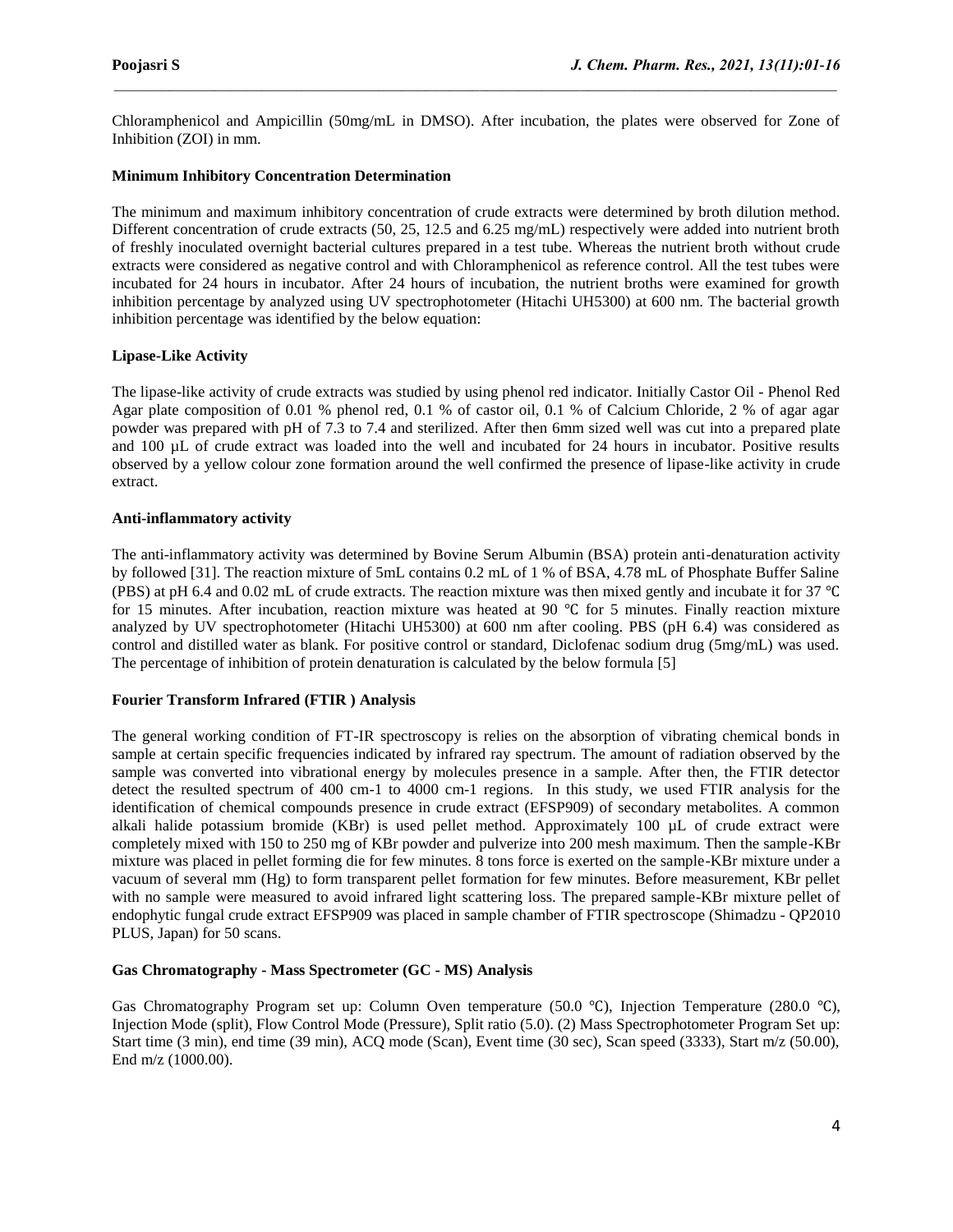# **Genetic Identification**

Genomic DNA isolation from isolate following the EXpure Microbial DNA isolation kit developed by Bogar Bio Bee stores Pvt Ltd. Isolated DNA concentrations was measured by Qubit 3.0 and analyzed in 1 % agarose gel electrophoresis for band identification. The Internal Transcribed Spacer (ITS) 1 and 4 region (ITS 1 - 5' TCCGTAGGTGAACCTGCGG 3' 5' and ITS 4 - TCCTCCGCTTATTGATATGC 3') was amplified using Polymerase Chain Reaction (PCR) was carried out in 5 μL of isolated DNA using 25 μL of PCR reaction mixture.

 $\mathcal{L}_\mathcal{L} = \mathcal{L}_\mathcal{L}$ 

#### **PCR Product purification**

Removed unincorporated PCR primers and dNTPs from PCR products by using Montage PCR Clean up kit (Millipore). The PCR product was sequenced using the primers. Sequencing reactions were performed using a ABI PRISM® Big DyeTM Terminator Cycle Sequencing Kits with AmpliTaq® DNA polymerase (FS enzyme) (Applied Biosystems).

#### **Single-Pass Sequencing**

Each template using ITS 1 and 4 rRNA universal primers. The fluorescent-tagged fragments were purified from the unincorporated terminators with an ethanol precipitation protocol. The samples were resuspended in distilled water and subjected to electrophoresis in an ABI 3730xl sequencer (Applied Biosystems).

# **Molecular phylogeny**

Molecular phylogeny analysis was done after acquired amplified ITS 1 and 4 region from Sanger Sequencing method. The blast was run using NCBI blast web tool. The phylogeny analysis of blast results was performed followed by multiple sequence alignment. The program MUSCLE 3.7 was used for multiple alignments of sequences. The framed aligned sequences were cured using the program Gblocks 0.91b to eliminate removes alignment noise. Finally, the program PhyML 3.0 aLRT curated for phylogeny analysis and HKY85 as Substitution model. PhyML was shown to other existing phylogeny programs using simulated data. The Tree Dyn 198.3 for tree rendering. The sequenced ITS 1 and 4 regions deposited to GenBank and acquired accession number (MT158738).

#### **Protein Preparation**

Deregulated oncogenic BRAF (V600E) kinase has been reported major cause in almost 50% of patients with malignant melanomas and 5 to 15 % of colorectal cancers with involved in increase and spreading of caner cells. There are various BRAF (V600E) inhibitors are currently using in clinical activities to treat metastatic melanoma but their treating efficacy is not up to much impressive. In this study, we docked secondary metabolites of endophytic fungi Aspergillus terreus from Eichhornia crassipes against BRAF (V600E) kinase target (PDB ID : 4R5Y). These findings support future discovery of anti-cancer drug candidate to inhibit BRAF(V600E) kinase.

#### **Ligands Library Preparation**

Totally 20 candidates were obtained from our previous work and selected for molecular docking. The chosen ligands were proceeded to virtual screening of potential drug candidate against BRAF (V600E) kinase target by molecular docking.

#### **Energy Minimization of Protein and Ligands**

Energy minimization is important to remove local constraints for a residue of proteins. Swiss-Pdb viewer is a version of GROMOS 43B1 force field which allows to evaluate the energy of a protein and ligand structures to repair distorded geometries by energy minimization step. The energy minimization step was done in vacuo without including reaction field. The distorded geometries are repaired by releasing of internal constraints in order by moving the atoms in protein and ligand structures. The moving direction of atoms to reach with the colour indication of lower energy state displaced (dotted lines), minimal deplacement (dark, blue) and a large displacement (bluegreen-red gradient). After energy minimization, instead of MD simulation of about 200 cycles of Steepest Descent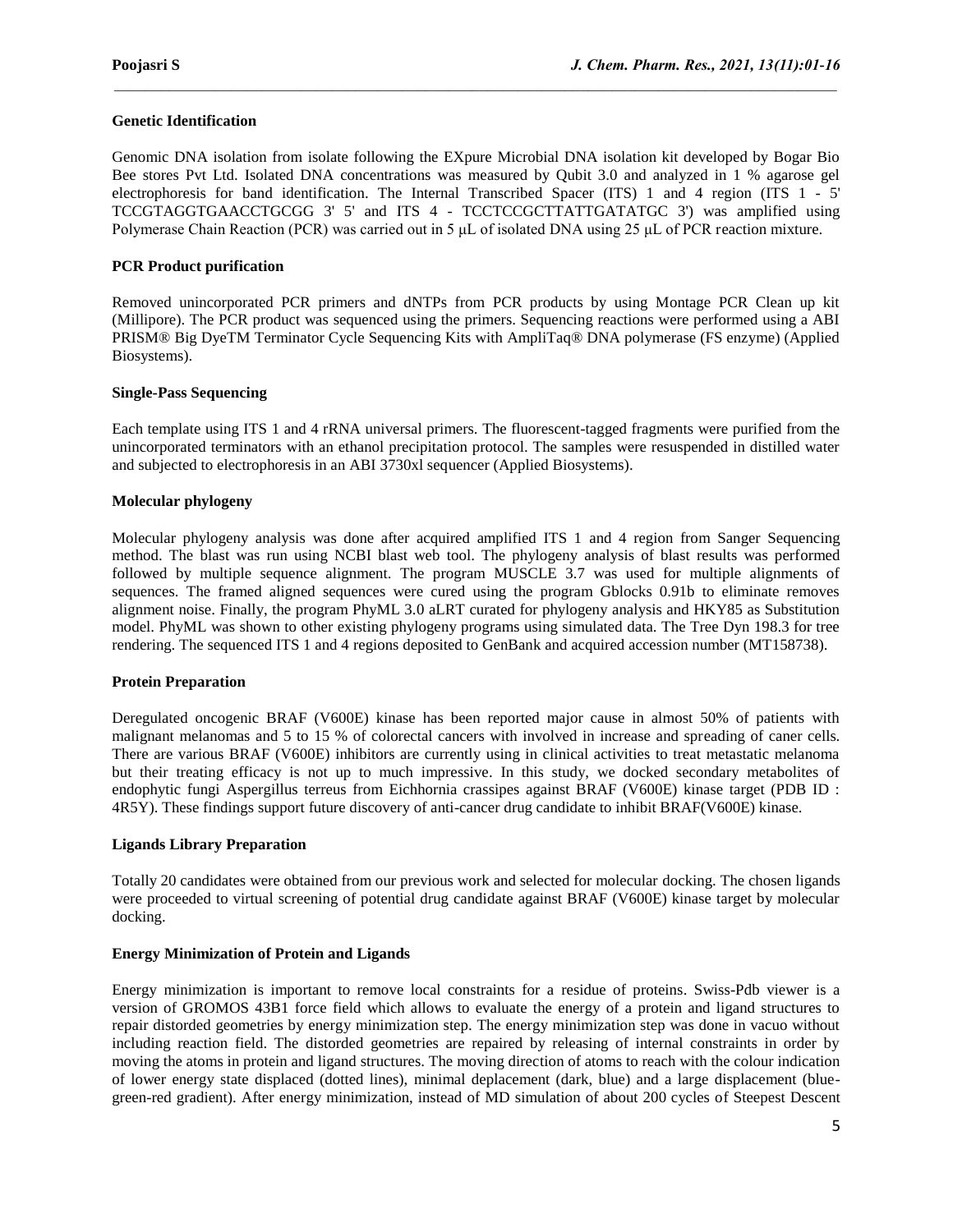program repaired the geometries, configuration, orientation in protein and ligand structures . The final refined protein model was created by removed spdbv coordinates for further studies.

 $\mathcal{L}_\mathcal{L} = \mathcal{L}_\mathcal{L}$ 

# **Molecular Docking by Auto Dock 4.0 Version**

For comparison the positive reference drug vemurfenib (BRAF Kinase targeted Drug) was included in our study for better understand in identification of leads compounds. Ligands library was prepared in MDL mol files and Open Babel free software was used for converting the .mol file to pdb format for molecular docking step. Targeted protein was converted to PDBQT format using installed MGL Tools (version - 1.5.6rc3). The polar hydrogen atoms, kollman charge (24.688) and atoms as assigned radii was added. A ligand binding poses generated by AutoDock shows that the highest accuracy is achieved when the search space dimensions are 2.9 times larger than the radius of gyration. The  $x,y$  and z coordinates (21.536, -0.035 and -11.56), current total grid points per map (531441) and spacing angstrom (1.000) of grid box parameters were automatically generated with the help of installed MGL tools to increase the accuracy of docking studies. Calculating 5 grids over 597051 elements, around 4912 receptor atoms. Every pairwise-atomic interaction was clamped at 100000.00. Docking study employed Lamarckian genetic algorithm to generate a significant conformation of a ligands and protein docking. Totally Ten docking runs were performed and the scoring of the generated docking poses was based on the RMSD (Root Mean Square Deviation) empirical scoring function approximating the binding affinity in kcal/mol and inhibition constant in  $\mu$ M and nM. The docked ligands were observed in an order of minimum binding energy and the created .pdb files of Ligand amino acid residues interaction profiles were visualized by using UCSF Chimera (3D visualizing software).



**Figure 1: A.** *Aspergillus terreus* **- Colonies on Potato Dextrose Agar (PDA) are white in young and beige to cinnamon colour colony at mature. Reverse yellow pigment production and powdery mycelium mat was observed. B. The fungal isolate (EFSP909) was examined under 40X magnification followed by LPCB staining. The observation conformed the isolate was belongs to**  *Aspergillus* **species.**

#### **Hydrogen Bond Analysis**

The hydrogen bond formation contributed as the strong interacting stability of protein-ligand complex in a drug development and it is an important in enzymatic catalysis reaction to stabilize a ligand in a binding pocket of targeted protein. The hydrogen bond analysis determined hydrogen bond donor - acceptor pair in protein-ligand complex. More the amino acids residues in a protein, the greater number of hydrogen bond formation. The hydrogen bond analysis was done by using Protein-Ligand Interaction Profiler (PLIP) web tool.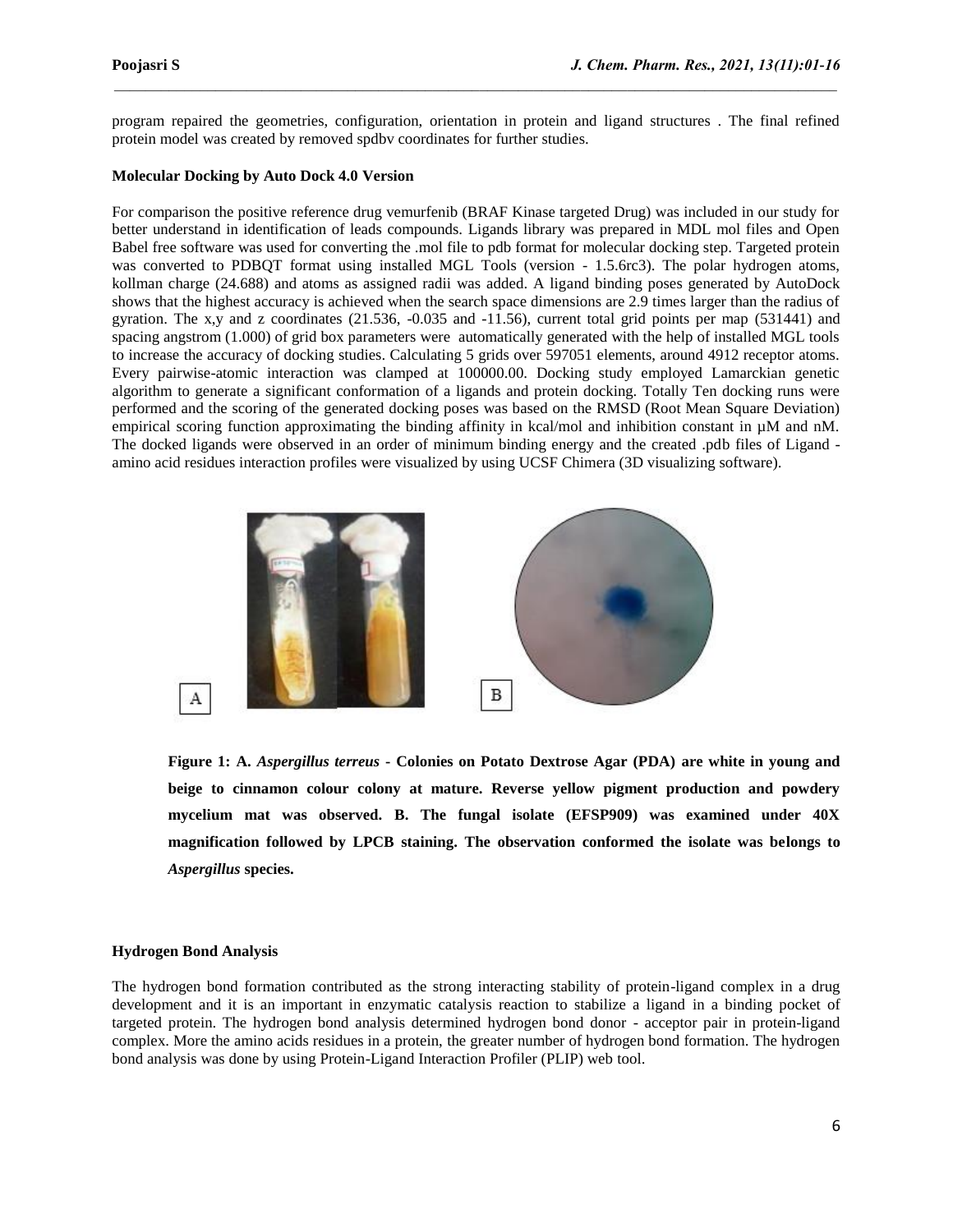# **ADMET Analysis**

To compute ADMET analysis, SwissADME web tool was used . From this computation, physiochemical properties, lipophilicity, water solubility, pharmacokinetics, druglikeness and medicinal chemistry were predicted. The toxicity models were predicted by using Prediction of Toxicity of Chemicals (ProTox-II), a virtual web tool lab for predicting toxicity category of ligands. The ligands toxicity prediction enabled researchers to reduce and replace an experiment on animals and also reduce animal testing with suggesting animal Ethics 3R.

 $\mathcal{L}_\mathcal{L} = \mathcal{L}_\mathcal{L}$ 

# **RESULTS AND DISCUSSIONS**

In-vitro activity of endophyte EFSP909 crude extracts include potential anti-bacterial, anti-inflammatory, lipase-like activity. Moreover, insilico drug design involved targeted protein preparation, ligands preparation, virtual screening and molecular docking studies plays an efficient role in better understand of interaction between targeted protein and drug (ligands) candidates. The GC-MS resulted volatile secondary metabolites were proceeded molecular docking using AutoDock 4.0 version. Totally 20 compounds were selected as drug candidates and checked for ADMET properties (Figure 1,2,3,4,5,6,7,8,9,10,11 and 12) (Table 1,2,3,4,5,6,7,8,9,10 and 11).



**Figure 2: (A) Lane 1 - Broth crude extract was separated by Chloroform: Methanol in the ratio of 4 :1. (B,C) The lane 1 - stem crude extract, lane 2 - leaf crude extract and lane 3 - root crude extract represents the labeled plant parts. Ethyl acetate (B) and Carbinol (C) extracted plant parts crude extract were analyzed by TLC plates for separation of compounds**

| Endophytic fungi<br>with Isolate Code | <b>Tested Clinical Pathogens</b> | Zone of Inhibition (ZOI) in mm |                 |                                     |                                     |  |
|---------------------------------------|----------------------------------|--------------------------------|-----------------|-------------------------------------|-------------------------------------|--|
|                                       |                                  | $50 \mu l$                     | $70 \mu l$      | Negative<br>control<br>$(50 \mu l)$ | Positive<br>control<br>$(50 \mu l)$ |  |
| EFSP909                               | Escherichia coli                 | 39 mm                          | $39 \text{ mm}$ |                                     | 39 mm                               |  |
| (Aspergillus<br><i>terreus</i> )      | Staphylococcus aureus            | Merge<br>zone                  | Merge<br>zone   |                                     | Merge Zone                          |  |
|                                       | Pseudomonas aeruginosa           | 24 mm                          | $34 \text{ mm}$ |                                     | $29 \text{ mm}$                     |  |
|                                       | Klebsiella pneumoniae            | $31 \text{ mm}$                | $34 \text{ mm}$ |                                     | $39 \text{ mm}$                     |  |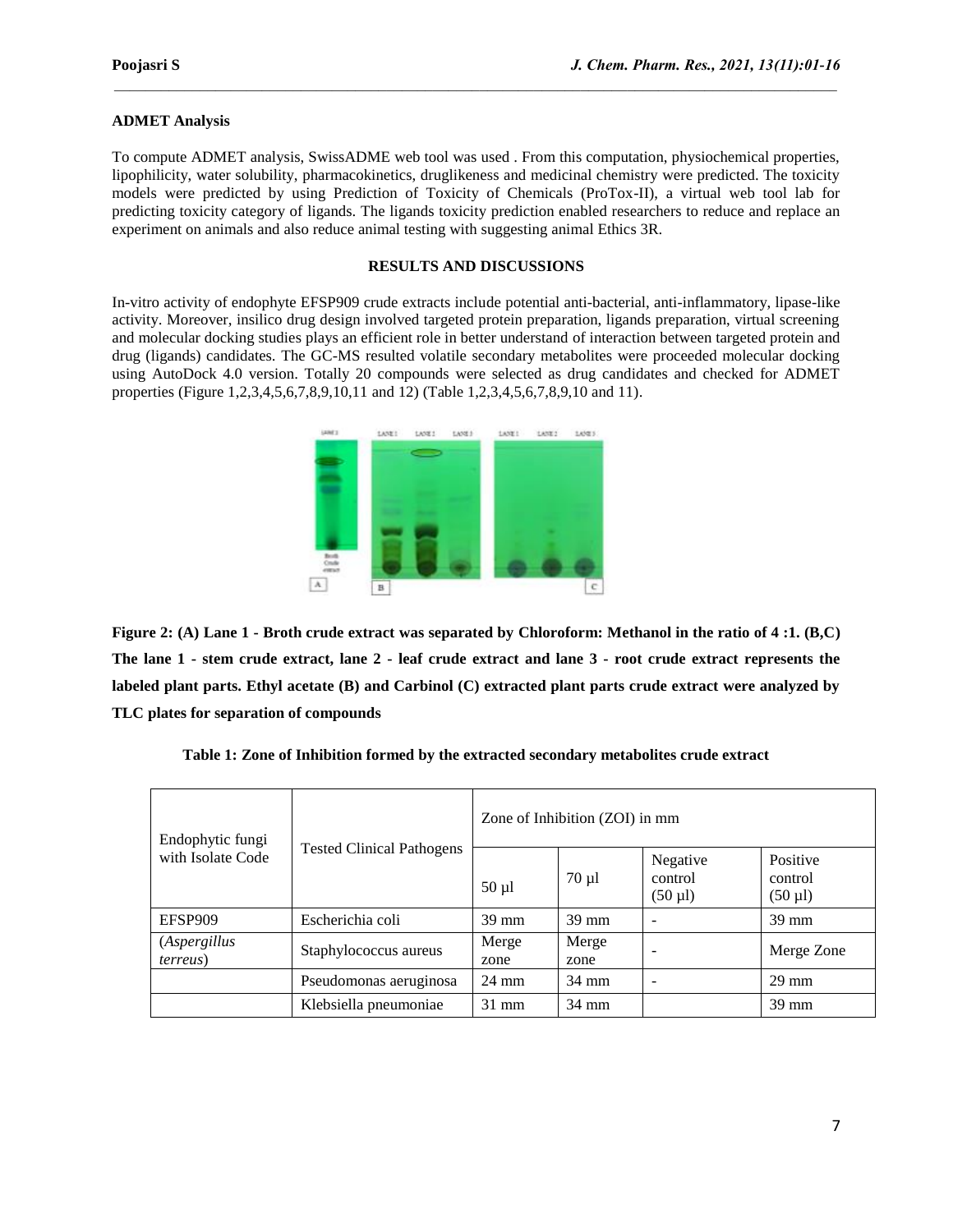

**Figure 3: From the MIC data, the concentration 25 mg/mL was selected as the ideal minimum concentration to inhibit the bacterial growth and 50 mg/mL concentration was selected as the maximum concentration to inhibit the bacterial growth**



**Figure 4: The lipase-like activity was studied using Castor Oil - Phenol Red Agar medium. From the observed yellow colour zone formation was confirmed that crude extract has potent lipase-like activity**



**Figure 5: Secondary metabolites crude extract (conc. in mg / ml) - Total Volume refers to the final solution volume (i.e., Combines volume of solute and solvent). Anti-inflammatory analysis results revealed that crude extract (50 mg/mL) exhibited high activity by compared it with standard drug Diclofenac Sodium (5 mg/mL)**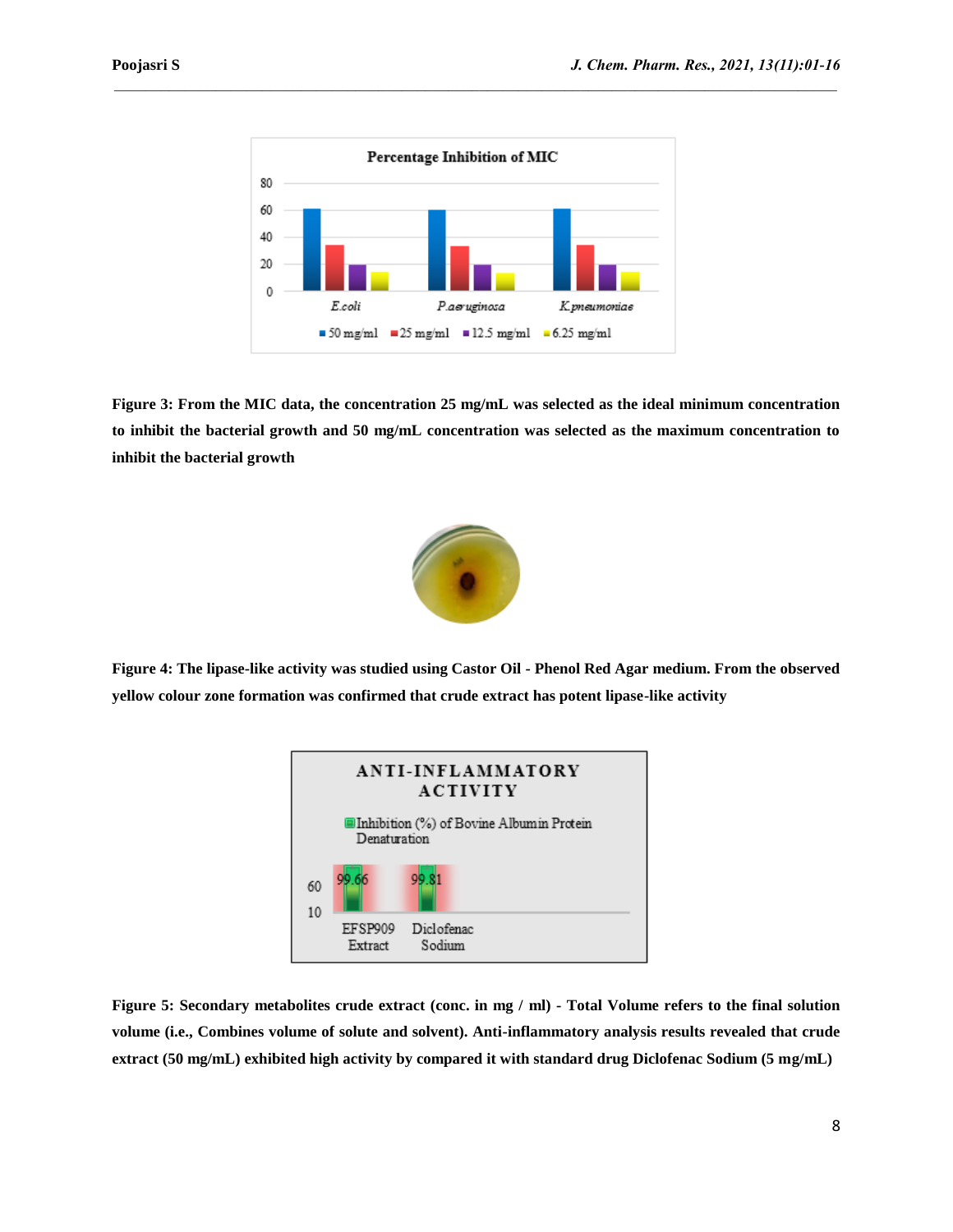

**Figure 6: After amplification of PCR products ITS 1 and ITS 4 were run on 1 % of Agarose Gel electrophoresis to conform the amplified PCR products. Lane 1 is Molecular ladder of 500 bp. Lane 2 is ITS 1 and ITS 4 PCR products of 481 bp**



**Figure 7:** The above figure represents the isolate EFSP909 amplified and sequenced ITS 1 and 4 variable region matched with *Aspergillus terreus* of 98.15 % sequence similarity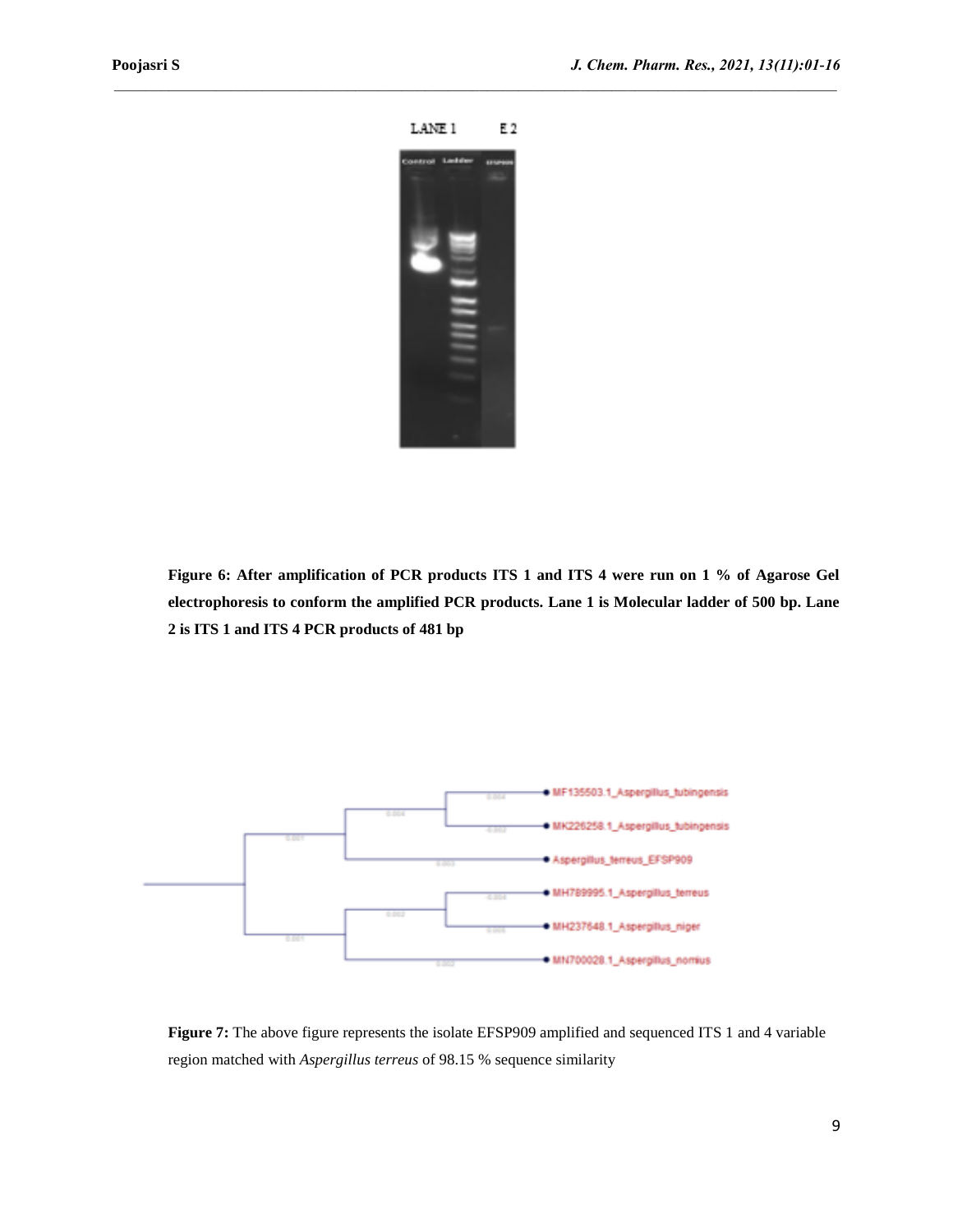

**Figure 8: FT - IR result depicts that secondary metabolites crude extracts have Halo compounds, Alkene, Phenol, Sulfone functional groups by followed KBr pellet method**



**Figure 9: The analysis run time was 40 minutes to explore most of the separation. The molecular 2D structure of ligands were determined and used to understanding the chemical skeleton. Selectively 20 secondary metabolites were chosen for in-silico anti-cancer activity**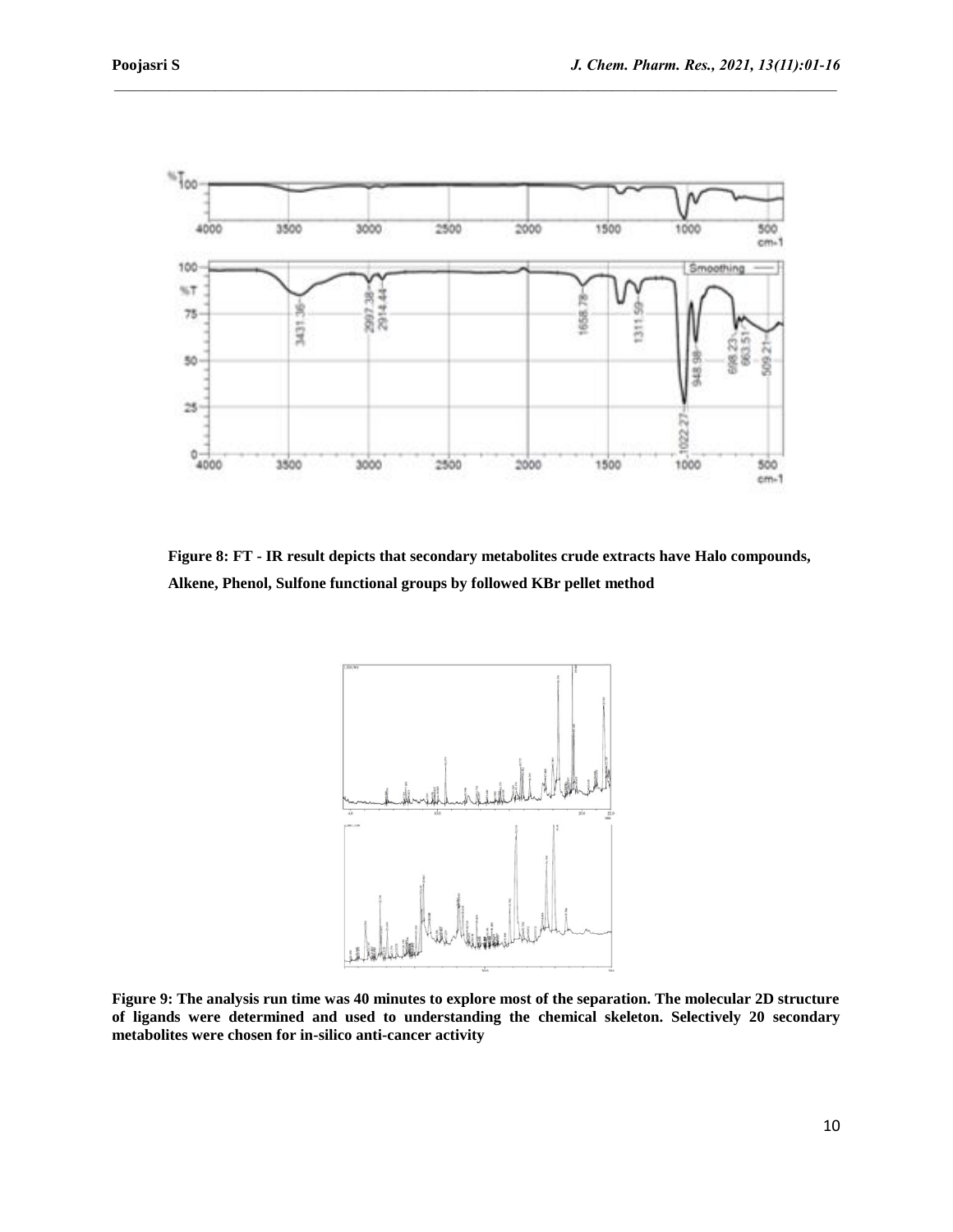| <b>Functional Group</b><br><b>Peak Intensity Interpretation</b> |                                   | <b>Fingerprinting</b> | <b>Peak Interpretation</b>      |
|-----------------------------------------------------------------|-----------------------------------|-----------------------|---------------------------------|
| <b>Region</b>                                                   |                                   | <b>Region</b>         |                                 |
| 1658.78 cm-1                                                    | Medium, $C = C$ stretching,       | $509.21$ cm-1         | Strong, C-I stretching, Halo    |
|                                                                 | Alkene, dissubstituted (cis) bond |                       | compound                        |
|                                                                 | type                              |                       |                                 |
| 2914.44 cm-1                                                    | Weak, Broad, O - H stretching,    | 663.51 cm-1           | Strong, C-Br stretcing, Halo    |
|                                                                 | Alcohol, Intramolecular bonded    |                       | compound                        |
| 2997.38 cm-1                                                    | Weak, Broad, O - H stretching,    | 698.23 cm-1           | Strong, C=C bending, Alkene,    |
|                                                                 | Alcohol, Intramolecular bonded    |                       | Disubstituted (cis)             |
| 3431.36 cm-1                                                    | Strong, Broad, O - H stretching,  | 948.98 cm-1           | Vibration of $C - O$ stretching |
|                                                                 | Intermolecular bonded             |                       |                                 |
|                                                                 |                                   | 1022.27 cm-1          | Phenol                          |
|                                                                 |                                   | 1311.59 cm-1          | Strong, S=O stretching, Sulfone |

# **Table 2: Identified functional groups in the secondary metabolites crude extract**



**Figure 10: Diisobutyl phthalate bound with chain B of protein molecule**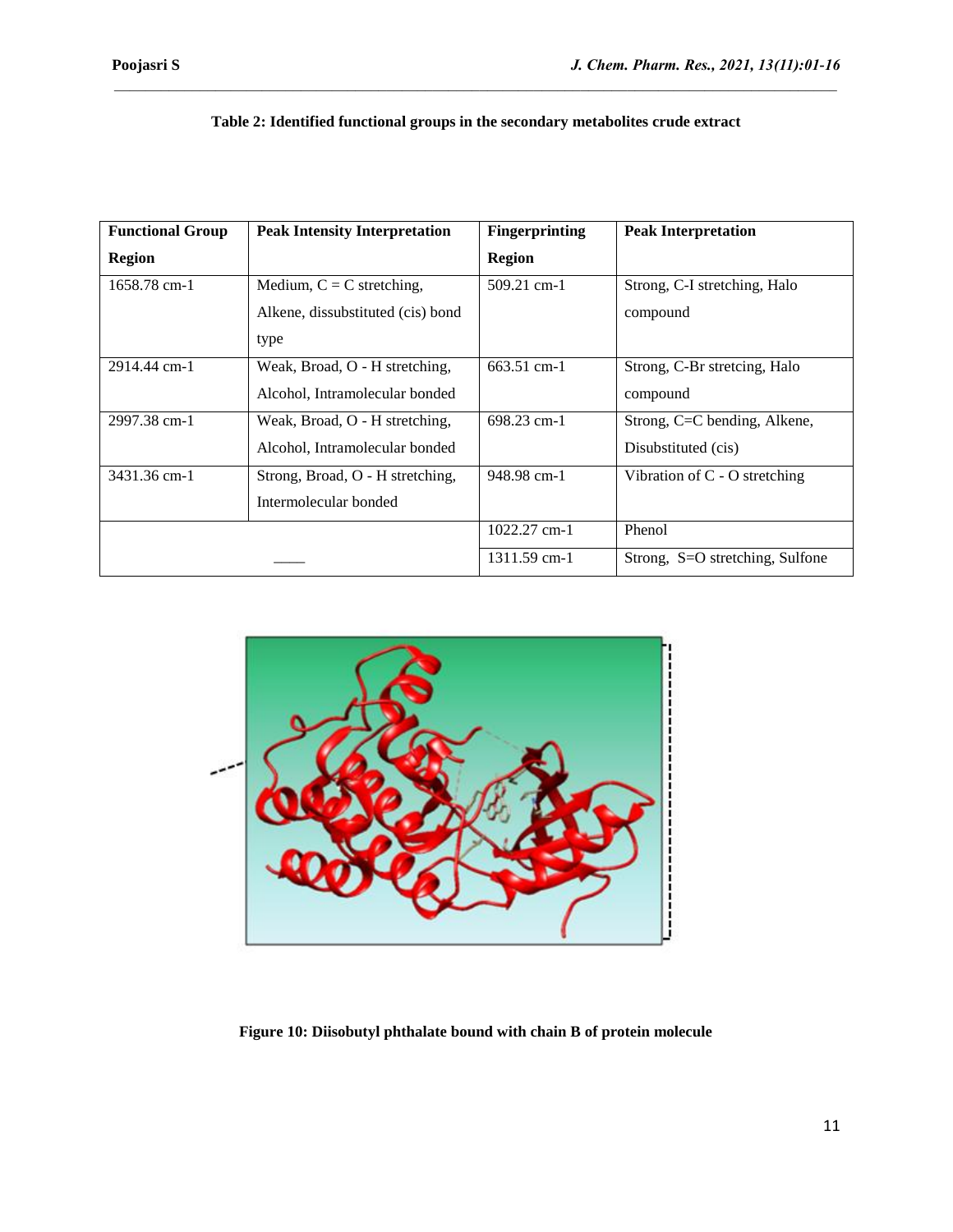| S. No.         | <b>Ligands</b>                                                                       | <b>Minimum binding energy</b> |  |
|----------------|--------------------------------------------------------------------------------------|-------------------------------|--|
| $\mathbf{1}$   | 1-Octanesulfonyl chloride                                                            | $-4.25$                       |  |
| $\overline{2}$ | 3,5-Dimethylbenzaldehyde                                                             | $-5.18$                       |  |
| 3              | Trans-Hexahydro-2(3H)-benzofuranone                                                  | $-4.96$                       |  |
| $\overline{4}$ | 4-Nitrobenzaldehyde                                                                  | $-5.6$                        |  |
| 5              | 2,4-Ditert-Butylphenol                                                               | $-6.65$                       |  |
| 6              | (3RS, 6R)-3-METHYL-6-(1'-methylethenyl)dec-9-en-1-yl<br><b>ACETATE</b>               | $-5.51$                       |  |
| 7              | o-Tolylamino-acetic<br>acid<br>$[1-(2,5-dihydroxy-phenyl)-$<br>ethylidene]-hydrazide | $-9.37$                       |  |
| $\,8\,$        | Diisobutyl phthalate                                                                 | $-7.86$                       |  |
| 9              | 1H-2-Benzopyran-1-one                                                                | $-5.44$                       |  |
| 10             | 5-(Morpholino)Pent-2-en-4-ynal                                                       | $-4.68$                       |  |
| 11             | Methyl 2-O-benzyl-d-arabinofuranoside                                                | $-5.08$                       |  |
| 12             | (3-methoxymethoxy-1,4-dimethyl-pent-1-enyl)-benzene                                  | $-4.83$                       |  |
| 13             | Heptadecyl heptafluorobutyrate                                                       | $-4.8$                        |  |
| 14             | Tetracosyl heptafluorobutyrate                                                       | $-5.5$                        |  |
| 15             | Physcion                                                                             | $-7.59$                       |  |
| 16             | 2,2,7,7-Tetramethyl-5-octyn-4-one                                                    | $-5.15$                       |  |
| 17             | 2-Chloro-5-methyl-1,3-benzenediol                                                    | $-5.94$                       |  |
| 18             | 1H-Pyrazole                                                                          | $-3.9$                        |  |
| 19             | Tert-Butylpropanedial                                                                | $-4.57$                       |  |
| 20             | 4,6,8-Trimethyl-1-nonene                                                             | $-3.93$                       |  |
| 21             | Vemurfenib                                                                           | $-7.12$                       |  |

| Table 4: The docked ligands and their minimum binding energy |  |  |  |
|--------------------------------------------------------------|--|--|--|
|--------------------------------------------------------------|--|--|--|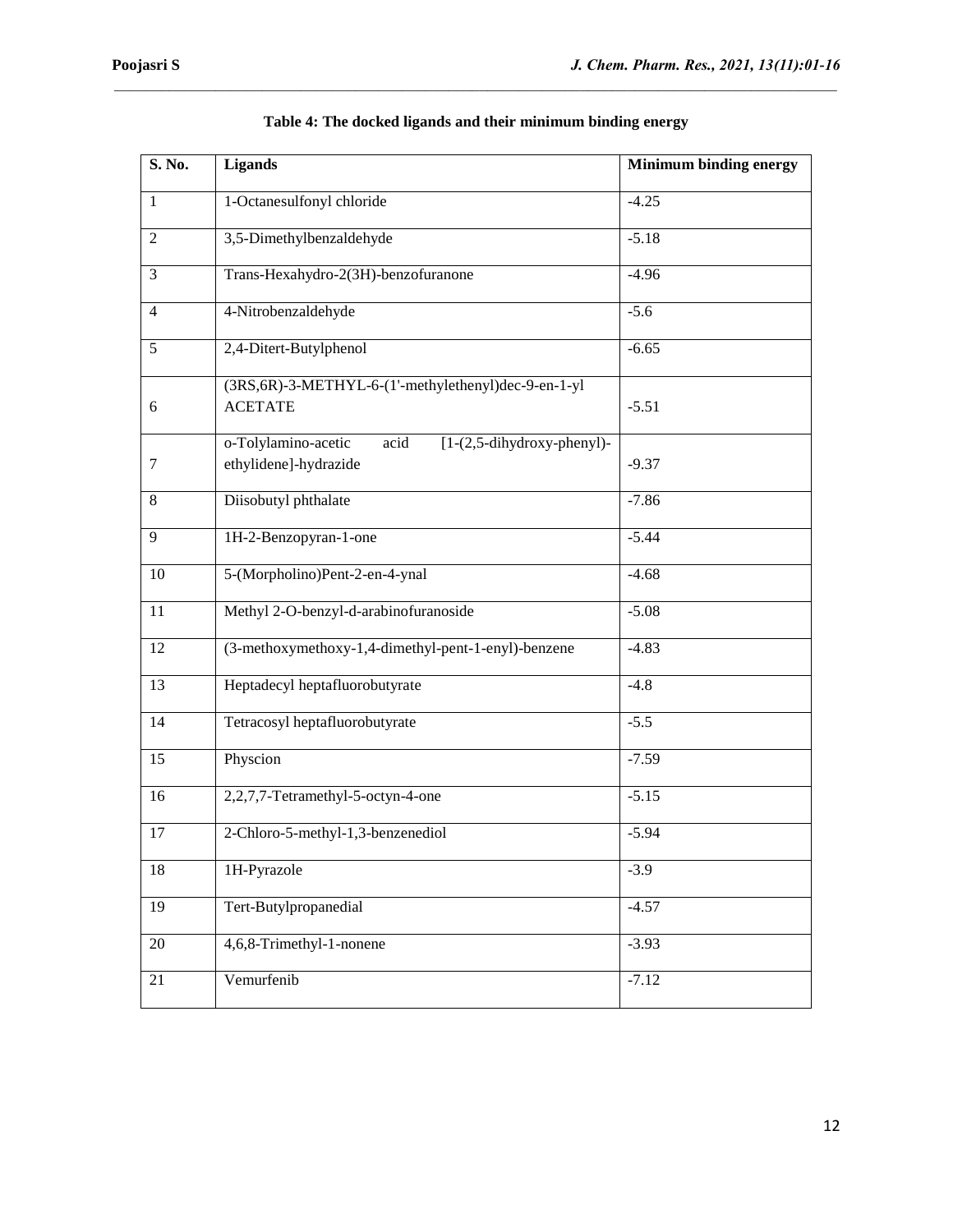

**Figure 11: Physcion bound with chain A of protein molecule**



**Figure 12 : Vemurafenib bound with chain B of protein molecule**

| Table 5: Amino acids of targeted protein interacting with bounded ligands |  |  |  |
|---------------------------------------------------------------------------|--|--|--|
|---------------------------------------------------------------------------|--|--|--|

|                |                          |             |                                                   | No. of       |
|----------------|--------------------------|-------------|---------------------------------------------------|--------------|
|                |                          |             |                                                   | Hydrogen     |
|                |                          | Interacting |                                                   | <b>B</b> ond |
| S.No.          | Ligands                  | chains      | Interacting Amino acids                           | formed       |
|                |                          |             | Phe 583, Cys 532, Trp 531, Gln 530, Leu 514, Thr  |              |
|                | Diisobutyl phthalate     | B           | 529, Asp 594, Ala 481                             | 3            |
|                |                          |             | Gly 534, Phe 583, Leu 514, Phe 595, Cys 532,      |              |
|                |                          |             | Glu 533, Gln, Trp 531, Thr 529, Ala 481, Ile 463, |              |
| $\mathfrak{D}$ | Physcion                 | A           | Val 471                                           | 11           |
|                | o-Tolylamino-acetic acid |             |                                                   |              |
|                | $[1-(2,5-dihydroxy-$     |             | Asn 512, Lys 591, Ile 513, Val 511, His 510, Val  |              |
|                | phenyl)-ethylidene]-     |             | 511, Leu 515, Leu 514.A, Thr 508.A, Arg 509,      |              |
| $\mathbf{3}$   | hydrazide                | A & B       | Phe 516.A, Arg 509.A, Gln 530.A, Leu 515.A        | 12           |
|                |                          |             | Val 471, Ala 481, Gly 464, Leu 597, Gln 530, Ile  |              |
| 4              | Vemurfenib               | B           | 463, Phe 595, Trp 531, Cys 532, Ser 535, Ser 536  | 6            |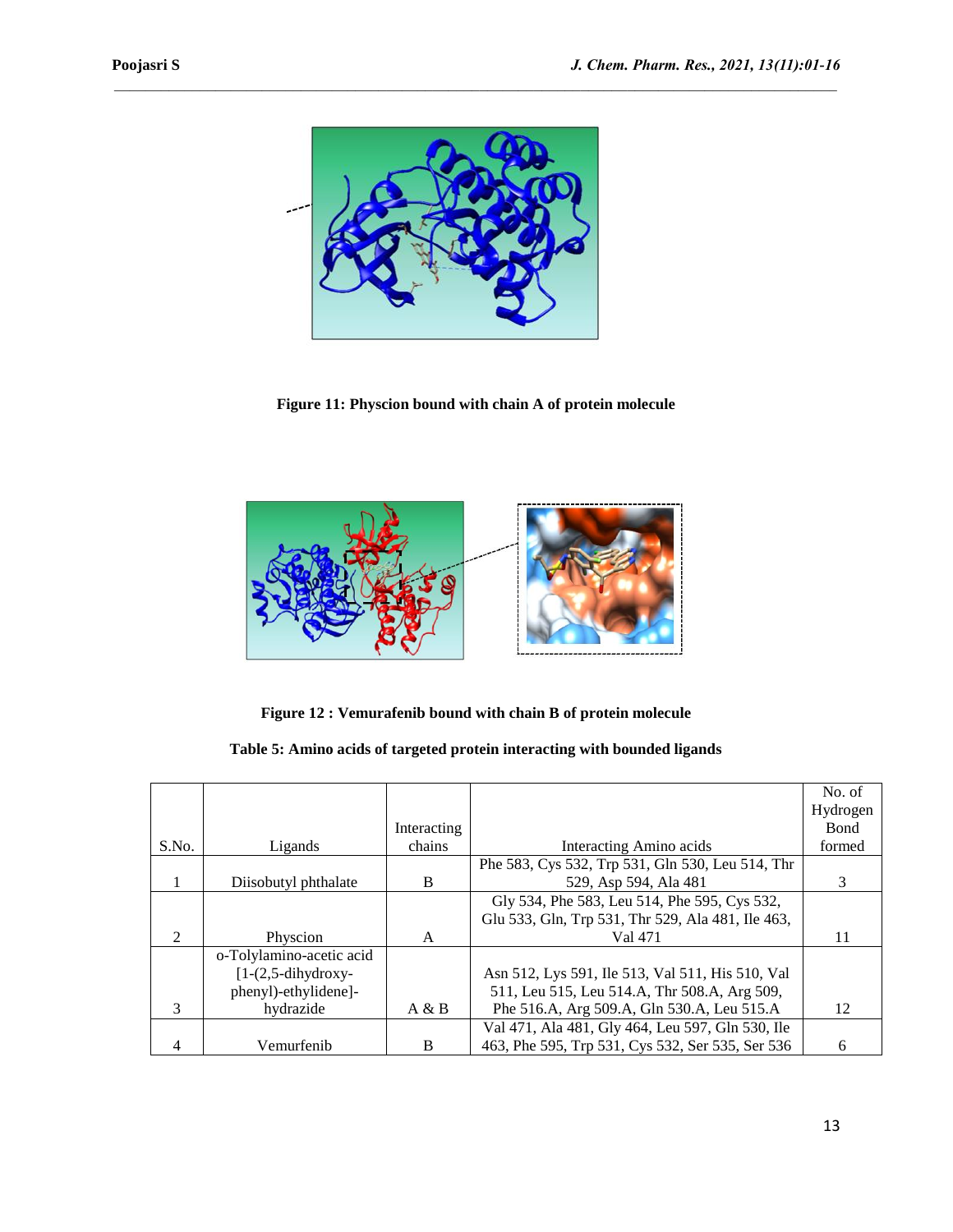Protein-ligand binding affinity was evaluated by hydrophobic interaction and hydrogen bond pairing. Hydrogen bond pairing in protein-ligand complex support the discovery and optimization of lead compounds targeting drug designing methods.

 $\mathcal{L}_\mathcal{L} = \mathcal{L}_\mathcal{L}$ 

|       |         | Amino      |          | Ligand | Protein |
|-------|---------|------------|----------|--------|---------|
| S.NO. | Residue | Acids      | Distance | atom   | atom    |
|       | 463B    | <b>ILE</b> | 3.53     | 4005   | 2112    |
| 2     | 471B    | VAL        | 3.59     | 3991   | 2156    |
| 3     | 483B    | <b>LYS</b> | 3.59     | 3998   | 2252    |
| 4     | 514B    | <b>LEU</b> | 3.31     | 3996   | 2493    |
| 5     | 531B    | <b>TRP</b> | 3.77     | 4003   | 2627    |
| 6     | 595B    | <b>PHE</b> | 3.96     | 4001   | 3140    |

# **Table 6: Hydrophobic interaction profile of Diisobutyl phthalate**

| S.NO.          | Residue | Amino<br>Acids | Distance | Ligand<br>atom | Protein<br>atom |
|----------------|---------|----------------|----------|----------------|-----------------|
| 1              | 463A    | ILE            | 3.7      | 3999           | 120             |
| $\overline{2}$ | 471A    | VAL            | 3.8      | 3990           | 163             |
| 3              | 481A    | ALA            | 3.73     | 3994           | 246             |
| 4              | 514A    | LEU            | 3.46     | 3988           | 504             |
| 5              | 529A    | THR            | 3.97     | 3988           | 616             |
| 6              | 595A    | <b>PHE</b>     | 3.63     | 3991           | 1144            |
| 7              | 595A    | <b>PHE</b>     | 3.7      | 3992           | 1146            |

**Table 8: Hydrophobic interaction profile of o-Tolylamino-acetic acid [1-(2,5-dihydroxy-phenyl) ethylidene]-hydrazide**

|       |         | Amino |          | Ligand | Protein |
|-------|---------|-------|----------|--------|---------|
| S.NO. | Residue | Acids | Distance | atom   | atom    |
|       | 509A    | ARG   | 3.58     | 4008   | 458     |
| 2     | 515A    | LEU   | 3.34     | 3999   | 512     |
| 3     | 515A    | LEU   | 3.88     | 4001   | 512     |
| 4     | 515A    | LEU   | 2.82     | 4008   | 511     |
|       | 515B    | LEU   | 3.66     | 3994   | 2501    |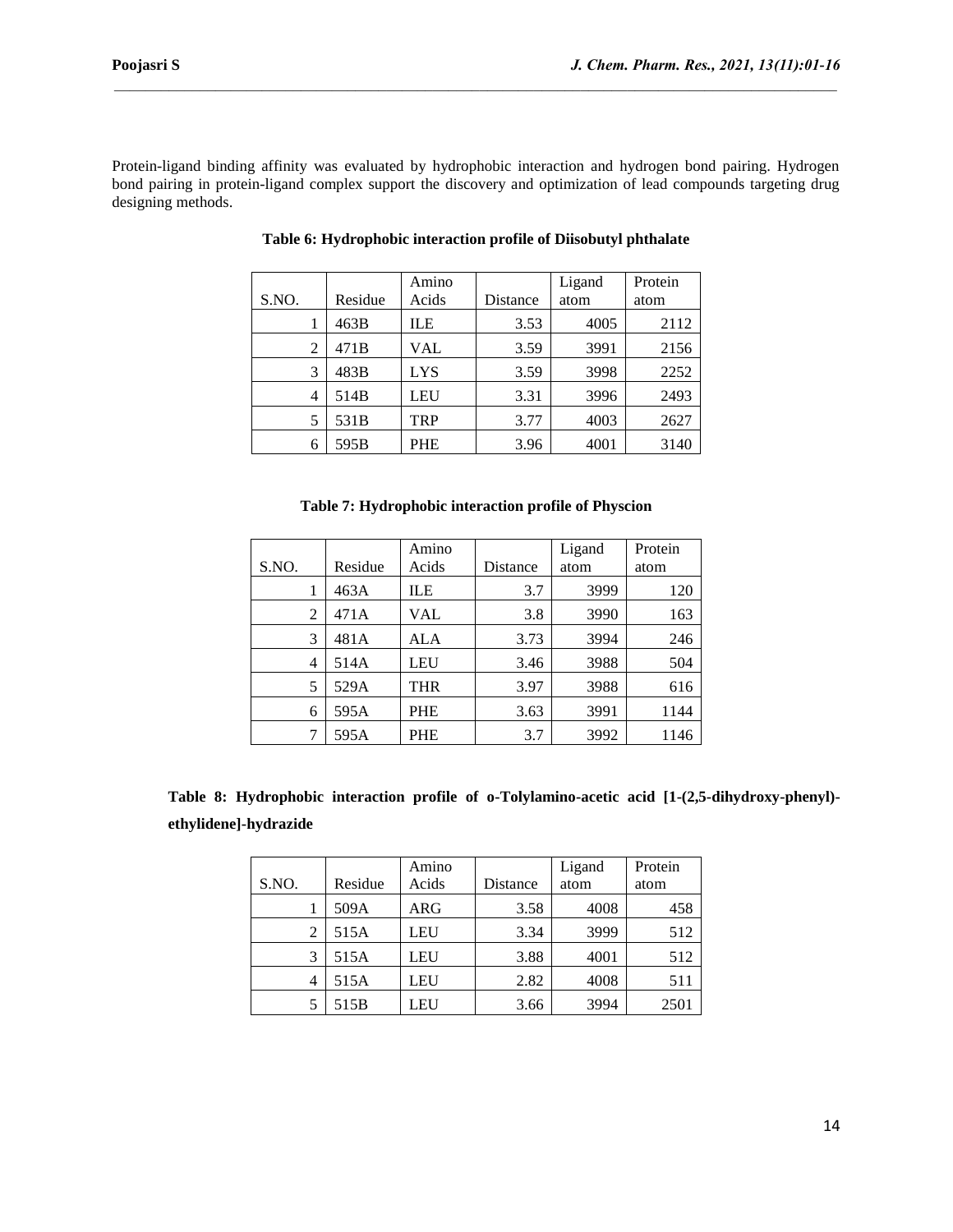|  | Table 9: Hydrogen Bond interaction between targeted protein and ligand complex in diisobutyl phthalate |  |  |  |
|--|--------------------------------------------------------------------------------------------------------|--|--|--|
|--|--------------------------------------------------------------------------------------------------------|--|--|--|

| S.NO | Residue | Amino<br>Acids | Distance<br>H-A | Distance<br>D-A | Donor<br>atom | Acceptor<br>atom |
|------|---------|----------------|-----------------|-----------------|---------------|------------------|
|      | 529B    | THR            | 2.78            | 3.54            | 2605          | 3987             |

# **Table 10: Hydrogen Bond interaction between targeted protein and ligand complex in Physcion**

| S.NO. | Residue | Amino<br>Acids | Distance<br>$H-A$ | Distance<br>$D-A$ | Donor<br>atom | Acceptor<br>atom |
|-------|---------|----------------|-------------------|-------------------|---------------|------------------|
|       | 510A    | <b>HIS</b>     | 2.32              | 2.94              | 464           | 4004             |
| 2     | 510A    | <b>HIS</b>     | 2.52              | 2.68              | 4004          | 467              |
| 3     | 530A    | GLN            | 3.13              | 3.61              | 625           | 4002             |
| 4     | 591A    | <b>LYS</b>     | 3.09              | 4.09              | 1117          | 3989             |
| 5     | 591A    | <b>LYS</b>     | 2.89              | 3.73              | 3992          | 1117             |
|       | 591B    | <b>LYS</b>     | 2.7               | 3.33              | 3111          | 4002             |

**Table 11: Hydrogen Bond interaction between targeted protein and ligand complex in o-Tolylaminoacetic acid [1-(2,5-dihydroxy-phenyl)-ethylidene]-hydrazide**

| S.NO. | Residue | Amino<br>Acids | Distance<br>H-A | Distance<br>$D-A$ | Donor<br>atom | Acceptor<br>atom |
|-------|---------|----------------|-----------------|-------------------|---------------|------------------|
|       | 530A    | GLN            | 2.26            | 153.64            | 3995          | 620              |
|       | 532A    | <b>CYS</b>     | 3.18            | 129.26            | 4003          | 643              |
|       | 532A    | <b>CYS</b>     | 3.19            | 174.22            | 640           | 3995             |

#### **CONCLUSION**

The absorption, distribution, metabolism, excretion and toxicity properties were evaluated to the potent ligands which showed most minimum binding energy with docked protein in order to understand the ADMET properties. The parameters include in this study are oral toxicity, organ toxicity, carcinogenicity, immunotoxicity, mutagenicity, cytotoxicity, Tox21 - nuclear receptor signalling pathways and stress response pathways. All predictions showed inactive state of candidates in ADMET properties. Hence, we reported to use this compounds as a BRAF V600E inhibitor to combact melanoma in patients.

# **REFERENCES**

[1] [Anbalagan S, Sankareswaran M, Moorthy M, et al.](http://www.ijamicro.com/20-2-2017/12.pdf) *Indian J Applied Microbiology*. **2017**; 20(2), 119- [125.](http://www.ijamicro.com/20-2-2017/12.pdf)

[3] [Ganapaty S, Vidyadhar K.](https://doi.org/10.5958/0974-360X.2020.00966.X) *J Nat Rem*. **2005**; 5(2), 75-95.

<sup>[2]</sup> [Bagul VR, Mahale BN, Palwe SD, et al.](https://doi.org/10.24941/ijcr.41029.03.2021) *Int J Current Res*. **2021**; 13(3), 16645-16649.